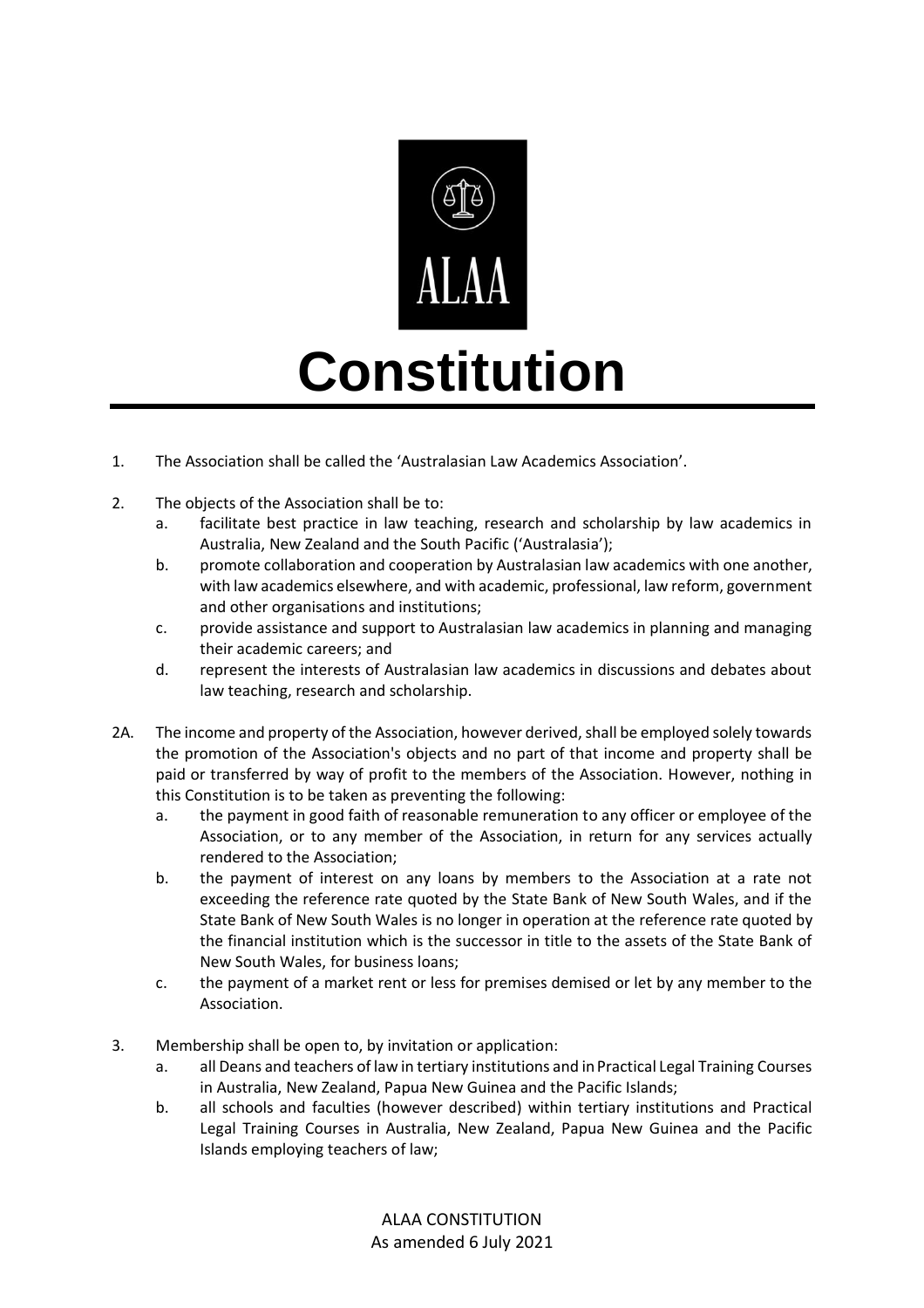- c. all law librarians in Australia, New Zealand, Papua New Guinea and the Pacific Islands who are graduates in law or permanently in charge of a law library in a tertiary institution;
- d. all persons who have duties or interests which are relevant to legal education in Australia, New Zealand, Papua New Guinea and the Pacific Islands;
- e. such persons as may, subject to any direction given by a General Meeting, be admitted by the General Executive;
- f. such persons who have given distinguished service to the Association or legal education as may be elected as honorary life members at an Annual General Meeting.

## 4.

- a. The affairs of the Association shall be managed by a General Executive. Subject to the control of any General Meeting, the General Executive may take any action on behalf of the Association which, in the opinion of the General Executive, will further the objects of the Association.
- b. The members of the General Executive shall be a President, a Chairperson, an immediate past Chairperson, a Deputy Chairperson, a Conference Secretary, a Conference Treasurer, a General Secretary, a General Treasurer, an Early Career Academic and five other members; and, as long as the Legal Education Review and Journal of the Australasian Law Academics Association is published and supported by ALAA, the Editor-in-Chief shall be an ex-officio member.
- c. Subject to cl. 5(a) the funds of the Association shall be administered jointly by the General Treasurer and one other member of the General Executive.
- d. A General Meeting, or, if no appointment has been made by a General Meeting, the General Executive, may appoint a person to be an auditor of the accounts of the Association, and a duly audited statement of the accounts for the previous financial year shall be presented to the Annual General Meeting of the Association.
- e. All members of the General Executive will be appointed for a term of 2 years.
- f. The Chair may serve for a maximum of 2 terms.

5.

- a. There shall be a New Zealand Executive which may, subject to the control of any General Meeting, take any action within New Zealand on behalf of the Association which, in the opinion of the New Zealand Executive, will further the objects of the Association.
- b. The members of the New Zealand Executive shall be a New Zealand Chairperson, a New Zealand Secretary, a New Zealand Treasurer and one other member.
- c. The New Zealand Executive shall collect subscriptions payable by the New Zealand members of the Association and shall in each year pay to the General Executive a sum equal to 66 per cent of the subscriptions paid in that year by the New Zealand members.
- d. The funds retained by the New Zealand Executive shall be administered jointly by the New Zealand Treasurer and one other member of the New Zealand Executive.
- 6. The members of the Executives shall be elected at the Annual General Meeting and shall take office two months thereafter. They shall hold office until two months after the next Annual General Meeting.
- 7. The General Executive may in its discretion:
	- a. fill any vacancy in any office pending the next annual election of office-bearers;
	- b. fix from time to time registration fees to be paid by participants to defray costs occasioned by meetings of the Association. Any fees thus collected and not required to cover costs shall be paid into the general funds of the Association;